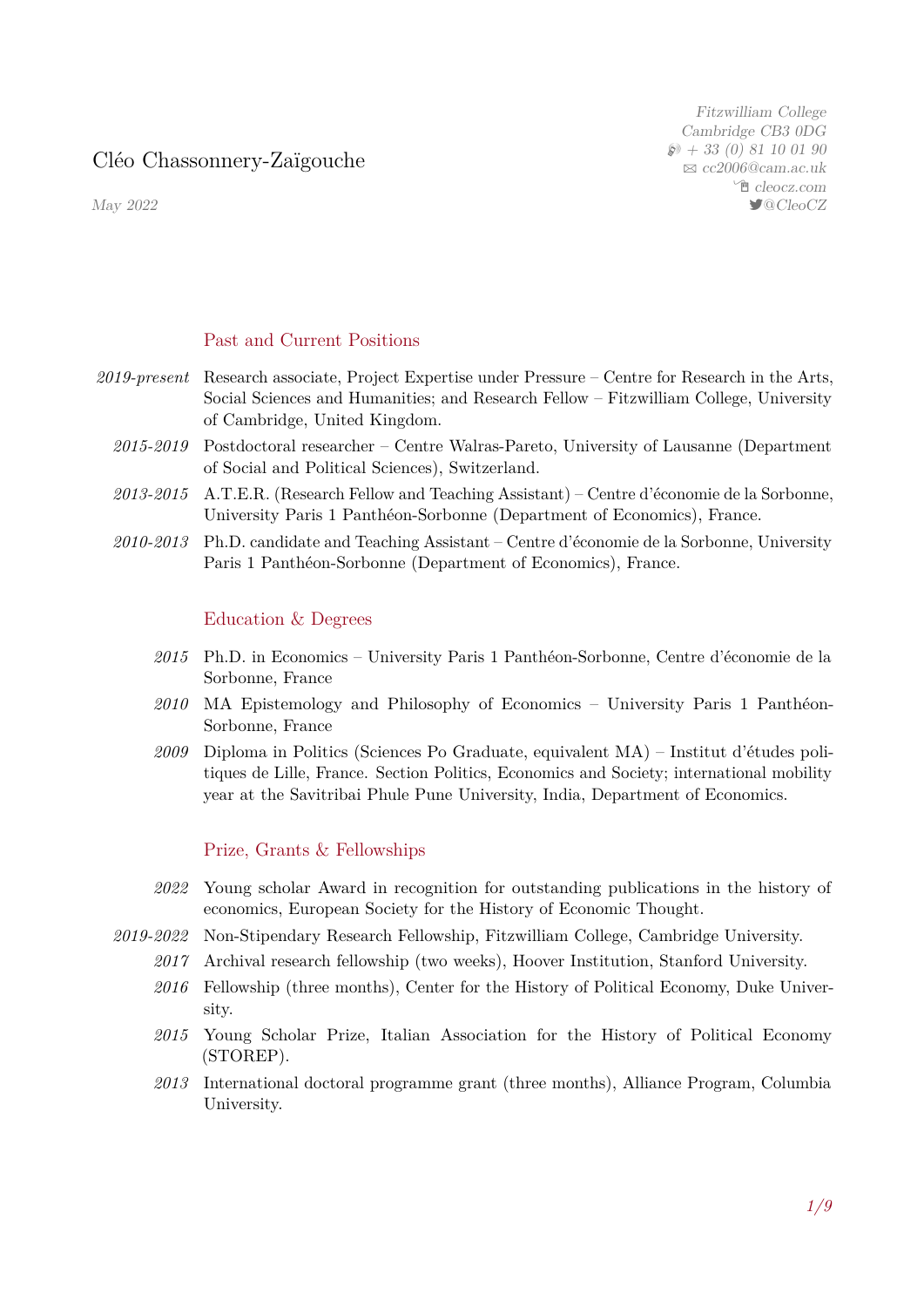## Research

Publications – Peer-reviewed Articles

- 2021 **Keep Calm and Cite Better: Impact Factor Pressures and Review Articles in the History of Economics**, with E. Pinzòn-Fuchs and J. Edwards. *Œconomia - History, Methodology, Philosophy*, 11(3): 449-460.
- 2021 **Sentiment and Prejudice: Francis Ysidro Edgeworth on Wage Determination**, with A. L. Cot. *History of Political Economy*, 53(5): 799-832.
- 2021 **Milton Friedman's Provocative 'Capitalism and the Jews' in Context, 1972- 1988**, with N. Vallois. *History of Political Economy*, 53(2): 313–345.
- 2020 **Economists Entered the 'Number Games': Measuring Discriminations in the U.S. Courtrooms, 1971-1989**. *Journal of the History of Economic Thought*, 42(2): 229-259.
- 2017 **From Warfare to Welfare: Contextualizing Arrow's and Schelling's Models of Racial Inequalities at RAND, 1968-1972**, with L. Larrouy. *European Journal of the History of Economic Thought*, 24(6): 1355-1387.
- 2013 **L'économie des discriminations : conquête impérialiste ou contribution à la théorie des prix ?** *Œconomia - History, Methodology, Philosophy*, 3(1): 87-118.

Publications – Book Chapters

2020 **'Out in the open' controversy: Economists' Perspectives on the First Gender Reckoning in Economics**, with B. Cherrier and J. Singleton. In Shelly Lundberg, *Women in Economics*, London: CEPR press.

Research featured in ["Economists are Discussing their Lack of Diversity",](https://www.economist.com/finance-and-economics/2020/01/09/economists-are-discussing-their-lack-of-diversity?fbclid=IwAR1aLvu9RlMqRh9eH9Gjdsbs3GiVjsgzhdfGwkoRwKDdPz3HBKOqHaQAt2w) *The Economist*, 9 January 2020.

- 2020 **Quantifier les inégalités entre données d'enquête et données expérimentales: l'évolution du rôle du chercheur dans la construction de la variable race**, with L. Goldzahl and C. Levionnois. In Collective work, *L'évidence et l'invisible: questions de méthodes en histoire et en économie*, Paris: Sorbonne University Press. Research featured in ["Entre économistes et historiens, un dialogue sur la construction](https://bit.ly/3KRwbNB) [des données",](https://bit.ly/3KRwbNB) *Le Monde*, 24 June 2021.
- 2019 **Is Equal Pay Worth It? Beatrice Potter Webb, Millicent Garrett Fawcett and Eleanor Rathbone's Changing Arguments.** In K. Madden and R. Dimand (eds.), *Handbook of the History of Women's Economic Thought*, London: Routledge.
- 2018 **Crossing Boundaries, Displacing Previous Knowledge and Claiming Superiority: Is the Economics of Discrimination a Conquest of Economics Imperialism?** in U. Mäki, M. Fernández Pinto, and A. Walsh (eds.), *Scientific Imperialism: Exploring the Boundaries of Interdisciplinarity*, London: Routledge.

This chapter received the [Young Scholar Prize](http://www.storep.org/wp/en/premio-giovani-storep-2015/) from the STOREP in 2015.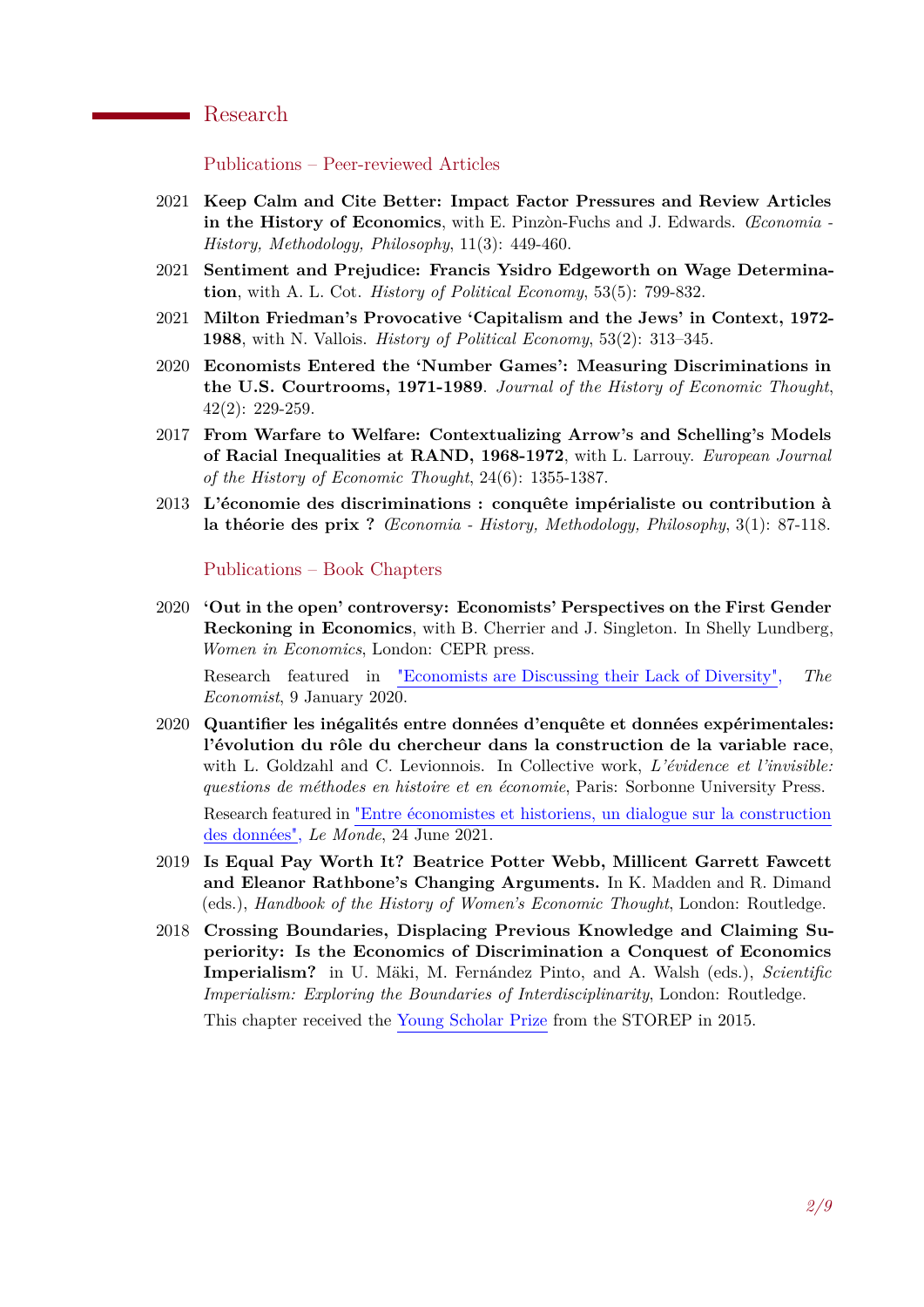Publications – Under Review

- 1 **Measuring Caste-Based Discrimination**, with V. Girard and P. Mayer. Under review for a volume, *Dalits in the New Millennium*, edited by S. Pai, S. Babu, and R. Verma, forthcoming at Cambridge University Press.
- 2 **'Economics is Not a Men's Field': A History of the American Economic Association's Committee on the Status of Women in the Economic Profession**, with B. Cherrier and J. Singleton.
- 3 **Contested Values: Economic Expertise in the Comparable Worth Controversy, 1979-1989.**

Publications – Work-in-progress

- 1 **A History of the Economics of Discrimination, 1957-1998**.
- 2 **Economists in the City: The Rise and Impact of the Idea of 'Agglomeration'**, with Mike Kenny and Aurélien Goutsmedt.
- 3 **British Economists' Testimonies during the Royal Commission on Equal Pay, 1944-1946.**
- 4 **A History of Dobb's** *Wages*, with F. Allisson.
- 5 **Counting on International Organizations: Feminist Economics and the Value of Women's Unpaid Work**, with Maylis Alvaro and Johanna Gautier Morin.
- 6 **Programming Expertise: The Political Element in Micro-Simulation, 1969- 1989**, with Aurélien Goutsmedt.

Coordination of Special Issues & Symposia

- 2023 **The Computerization of Economics. Computers, Programming, and the Internet in the History of Economics**, with M. Boumans, P. Dechaux and F. Sergi, *Œconomia, History, Methodology, Philosophy.*
- 2022 **Women and Economics: New Historical Perspectives**, with E. Forget and J. Singleton, annual supplement, *History of Political Economy*.
- 2020 **Economists in Courts**, symposium, *Journal of the History of Economic Thought*, 42(2).
- 2019 **Public Debt: a Long History Perspective**, with F. Allisson & P. de Saint-Phalle, symposium, *Œconomia, History, Methodology, Philosophy*, 9(4).

Book Reviews, Surveys, Essays, & Introductions

- 2021 **Margaret W. Rossiter et l'histoire des femmes scientifiques américaines**, with B. Cherrier. Introduction. *Zilsel*, 2021(1): 384-389.
- 2021 **Giandomenica Becchio,** *A History of Feminist and Gender Economics*. Book review. Forthcoming in *Journal of the History of Economic Thought*.
- 2020 **Race in the History of Economics: The Missing Narratives? On Thomas Leonard,** *Illiberal Reformers: Race, Eugenics & American Economics in the Progressive Era*. Review Essay. *Œconomia*, 10(2): 333-349.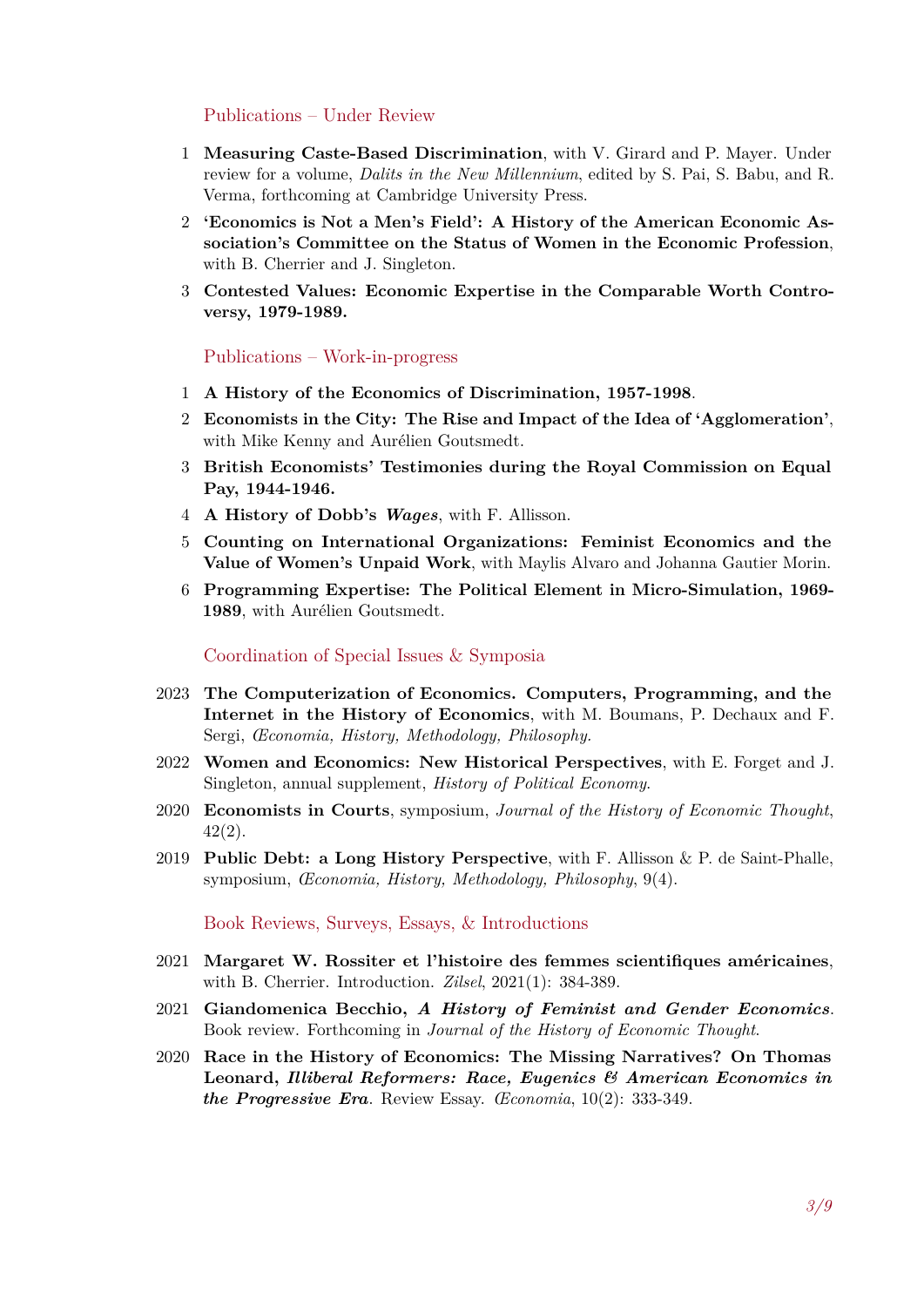- 2019 **Antoine Missemer,** *Les économistes et la fin des énergies fossiles (1865–1931)*, with Guillaume Noblet. Book review. *European Journal of the History of Economic Thought*, 26(4): 801-804.
- 2018 **New Scope, New Sources, New Methods? An Essay on Contemporary Scholarship in History of Economic Thought Journals, 2016-2017**, with Catherine Herfeld and Erich Pinzòn-Fuchs. Essay. *CHOPE Working paper 2018-07*. Published in *History of Economic Ideas*, XXVII, 2, 121-161.
- 2018 **Gilbert Faccarello, Heinz D. Kurz (eds.),** *Handbook on the History of Economic Analysis***, 3 Vols.**, with Harro Maas. Book review. *European Journal of the History of Economic Thought*, 25(1): 175-195.
- 2018 **Patricia Fara,** *A Lab of One's Own: Science and Suffrage in the First World War*. Book review. *LSE Review of Books*.
- 2016 **Paul Erickson, Judy L. Klein, Lorraine Daston, Rebecca Lemov, Thomas Sturm, et Michael D. Gordin,** *How Reason Almost Lost Its Mind. The Strange Career of Cold War Rationality*. Book review. *Revue européenne des sciences sociales*, 54(2), 304-308.
- 2013 **Kalle Lasn and Adbusters,** *Meme Wars, the Creative Destruction of Neoclassical Economics*. Book review. *Développement durable et territoires [online]*, 4(2).
- 2012 **Jean Gadrey,** *Adieu à la croissance, Bien vivre dans un monde solidaire*. Book review. *Développement durable et territoires [online]*, 3(3).
- 2011 **Michel Armatte,** *La science économique comme ingénierie, Quantification et modélisation*. Book review. *Œconomia, History, Methodology, Philosophy*, 1(3), 463-466.

#### Other scientific outputs

#### Blogposts

- 2021 Economists' Arguments in the Comparable Worth Controversy, 1974-1989, [Blogpost,](https://www.hist.cam.ac.uk/economists-arguments-comparable-worth-controversy-1974-89) [Cambridge Labour History cluster blog](https://www.hist.cam.ac.uk/economists-arguments-comparable-worth-controversy-1974-89)
- 2019 Some Thoughts on Economists' Duels in Court, [Blogpost, personal blog](https://cleocz.com/2019/01/16/some-thoughts-on-economists-duels-in-court/)
- 2019 Is Gender Equality Political? The American Economic Association's reaction to the Equal Rights Amendment debate in the 1970s, with B. Cherrier and J. Singleton, [Blogpost, Beatrice Cherrier's](https://beatricecherrier.wordpress.com/2019/01/11/is-gender-equality-political-the-american-economic-associations-reaction-to-the-equal-rights-amendment-debate-in-the-1970s/) *The Undercover Historian*
- 2018 Maurice H. Dobb's 'Wages': A journey ahead of the standardization of Labor Economics, with F. Allisson, ['Learning by the Book' blogged conference](https://historyofknowledge.net/2018/05/29/maurice-h-dobbs-wages/)
- 2018 A game of mirrors? Economists' models of the labor market and the 1970s gender reckoning, with B. Cherrier and J. Singleton, [Blogpost, Beatrice Cherrier's](https://beatricecherrier.wordpress.com/2018/03/06/a-game-of-mirrors-economists-models-of-the-labor-market-and-the-1970s-gender-reckoning/) *The [Undercover Historian](https://beatricecherrier.wordpress.com/2018/03/06/a-game-of-mirrors-economists-models-of-the-labor-market-and-the-1970s-gender-reckoning/)*
- 2017 Great men and one exceptional woman, Guest post, *[scatterplot, the unruly darlings of](https://scatter.wordpress.com/2017/09/26/guest-post-great-men-and-one-exceptional-woman/) [public sociology](https://scatter.wordpress.com/2017/09/26/guest-post-great-men-and-one-exceptional-woman/)*

#### Interviews, Radio & Podcasts

2022 Où sont les femmes économistes ? Ni vues ni connues : portraits d'oubliées, *France Culture*, [Entendez-vous l'éco,](https://www.radiofrance.fr/franceculture/podcasts/entendez-vous-l-eco/ni-vues-ni-connues-portraits-d-oubliees-9339598) by Tiphaine de Rocquigny.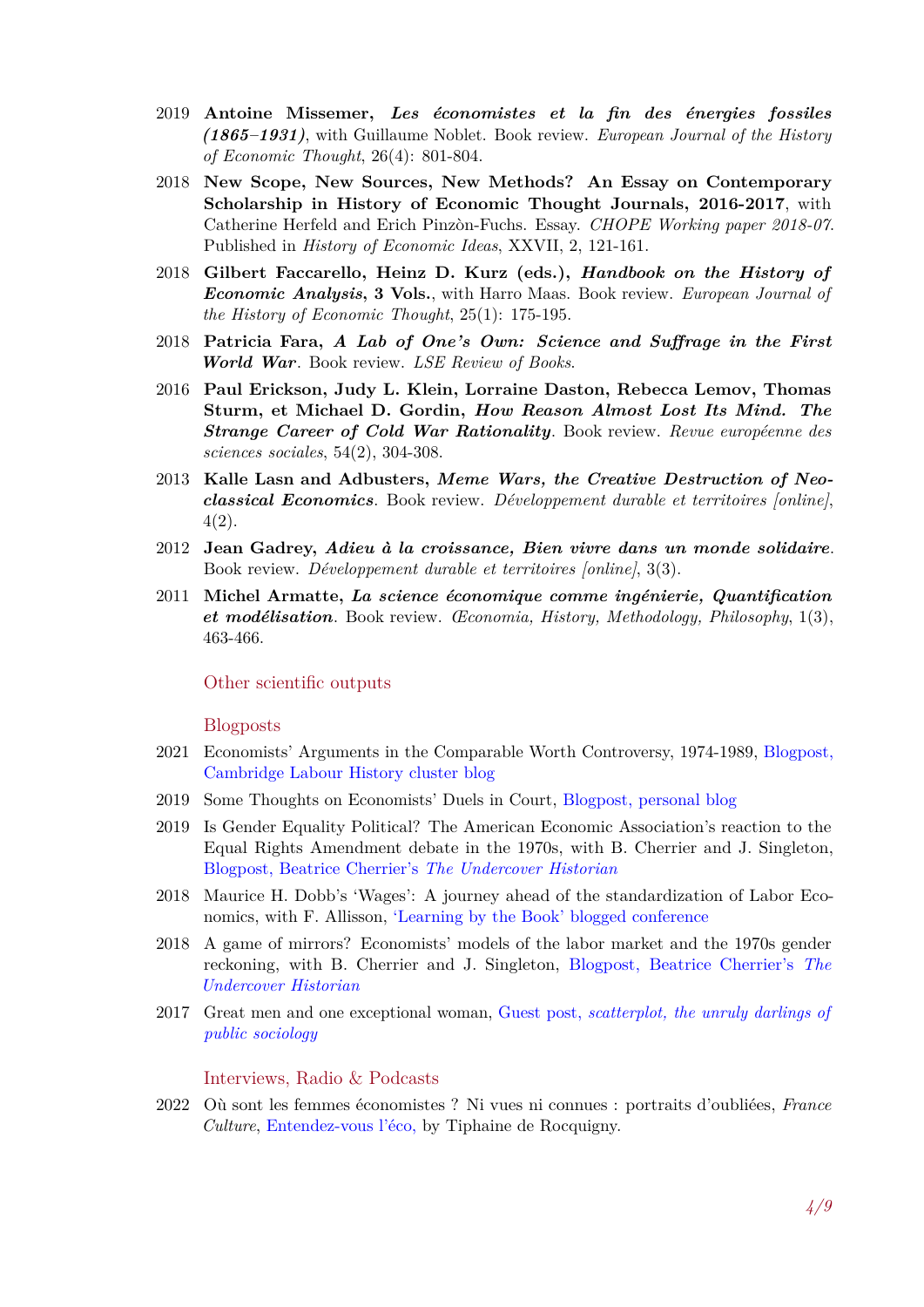2021 Smith and Marx Walk into a Bar: A History of Economics Podcast, episode 46.

**Teaching** 

Teaching Experience

*Invitations*

- *2021* **Marginalism and eugenics** (Graduate, 2h), Isabella Weber's course, UMass Amherst.
- *2021* **Gender and economics** (Graduate, 1h30), Université de Leeds.
- *2019* **Economists in courts** (Undergraduate, 4h), François Allisson's course, University of Lausanne.
- *2018* **Thomas Schelling and segregation theories** (Undergraduate, 4h), Harro Maas's course, University of Geneva.

*University of Cambridge*

- *2021-2022* **History of political and economic thought** (Undergraduate and graduate). Thesis examination. Department of History.
- *2019-2021* **History of economic thought** (Undergraduate). Supervisions. Department of economics and Department of politics and international studies (POLIS).

*University of Lausanne*

*2015-2019* **Introduction to economics** (Undergraduate). Department of political sciences.

*University of Geneva*

*2016-2019* **History of economic thought** (Undergraduate). Department of economics.

#### *University Paris 1 Panthéon-Sorbonne*

- *2018-2021* **Introduction to STS** (Graduate). with Emmanuel Didier. Master 'Economics and Social Sciences'. Department of economics.
- *2018-2021* **Methods for the historian of economics** (Graduate). Master 'Economics and Social Sciences'. Department of economics.
- *2014-2015* **Microeconomics** (Undergraduate). Department of economics.
- *2014-2015* **National Accounting** (Undergraduate). Department of economics.
- *2012-2014* **History of economic thought** (Undergraduate). Department of economics.
- *2012-2014* **Introduction to economics** (Undergraduate). Department of economics.
- *2010-2012* **Comparative economic theories** (Undergraduate). Department of Applied mathematics.

#### Service to the institution

- *2020-2022* Postgraduate Tutor, Fitzwilliam College.
	- *2020* Admission interviews, History, Sociology, and Political Science (HSPS) and Economics, Fitzwilliam College.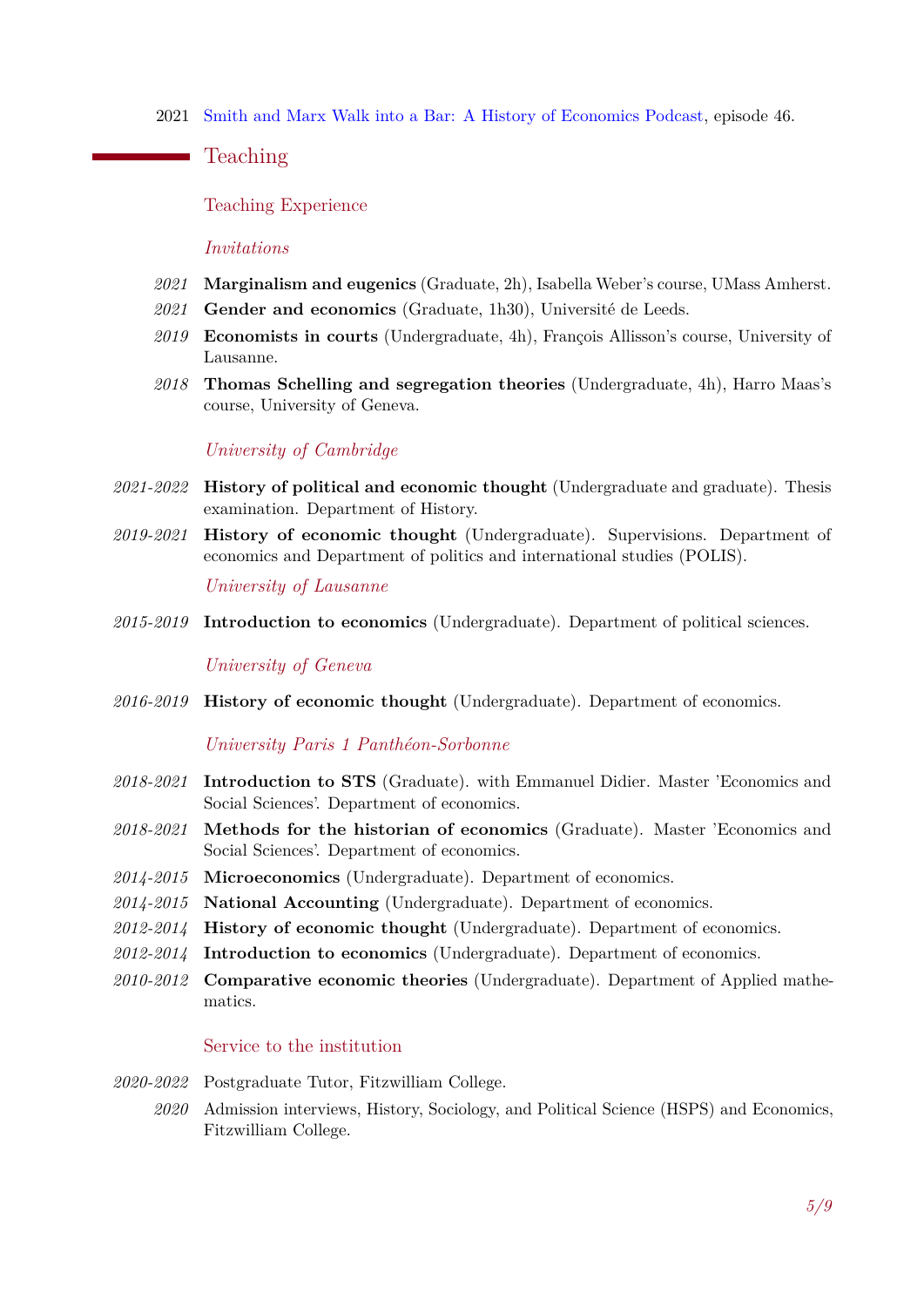- *2015-2018* Board member, 'Equalities commission', University of Lausanne.
- *2015-2018* Board member, 'Commission for Junior Researcher', University of Lausanne.

*2012-2014* Ph.D. representative, Centre d'économie de la Sorbonne board.

# Research Activities

#### Research Projects

#### 1 **The Computerization of Economics**

Francesco Sergi, Pierrick Dechaux, and I have started an international project on the role of computerization in the recent history of economics. Computerization refers to the increasing role of technologies (hardware and software) in economic research. The project takes the form of (1) an international conference in Spring 2022 and a special issue in *Œconomia*, edited with Marcel Boumans; and (2) an online oral history collection ("Oral Histories: the Computerisation of Economics," with Francesco Sergi, Pierrick Dechaux, Dorian Jullien, Thomas Delcey, and Romain Plassard). The project is funded by the New Initiatives Fund of the History of Economics Society.

#### 2 **A History of Labor Economics**

The project's obejctive is to write a history of labor economics as a field since the 1970s. The main challenge is to describe the rise of applied microeconomics as a unified methodological endeavour into different sub-fields (e.g. education, health, transport) and the specificity of labor. The project is to work on the relations between theories of wage determination and the economic history of wages. It is built around a conference and a collective publication on the history of labor economics, edited with Jeff Biddle.

#### Invited Talks

- *2022* Contested Values University of Cambridge, Center for History and Economics.
- *2021* Is Policy Evidence-Based? Allied Social Science Associations meeting, International Network for Economic Method session, online.
- *2021* Genre et économie: une histoire à la marge? Rencontres du genre de la MSH, Lyon.
- *2021* A History of *Wages* University of Cambridge, Department of History.
- *2020* Economics is not a men's field, , with B. Cherrier and J. Singleton Allied Social Science Associations meeting, American Economic Association session. San Diego.
- 2020 Do ideas change the world? An exploration of whether the history of economics is useful – Fitzwilliam College (University of Cambridge). November 2020.
- *2019* Methods in History of Economics Institute of Philosophy, Senate House Library, London.
- *2019* A History of the Comparable Worth Controversy, 1980-1984 Law and Economics: History and Policy, University of Buckingham. December 2019.
- *2018* La mesure des discriminations dans les cours de justice américaine, 1971-1989 Cercle d'épistemologie économique, Université Paris 1 Panthéon-Sorbonne. Mars 2018.
- *2016* From a Moral Dilemma to an Information Conundrum: RAND Corporation's Projects on Racial Discrimination, 1968-1972 – Center for the History of Political Economy, Duke University. February 2016.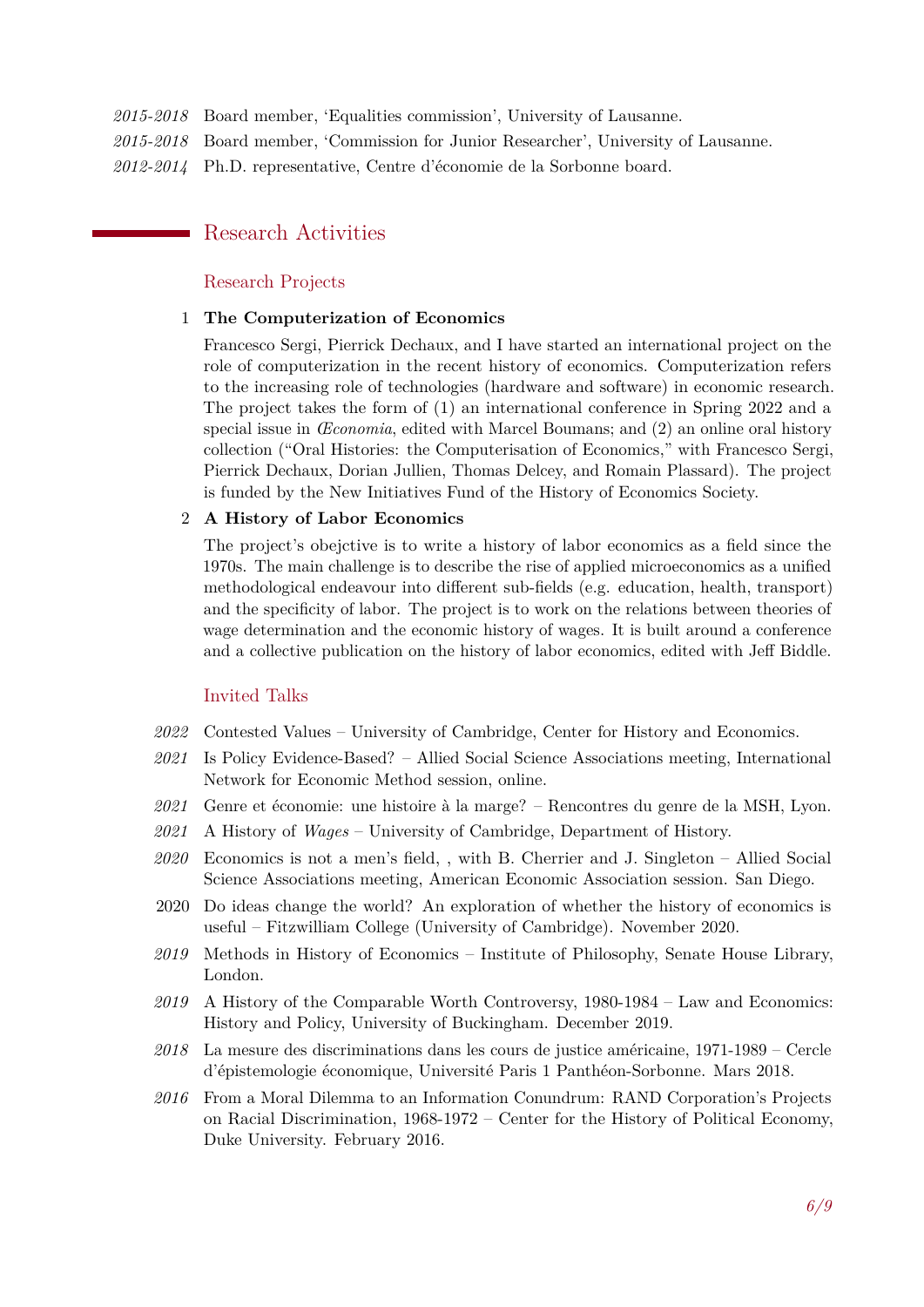- *2014* Experiments As A Substitute for Econometric Estimation? *Historical and Philosophical Perspectives on Economics Seminar*, London School of Economics. October 2014.
- *2014* La discrimination statistique : catégoriser, expérimenter et raconter l'inégalité Sciences Po Paris. February 2014.

International Conferences & Workshops

- *2021* Contested Values: Economic Expertise in the Comparable Worth Controversy, 1979- 1989 – *HELVhetic History of Economic Thought*, Lausanne. October 2021.
- *2021* Fighting racism with/in economics? The Journey of Phyllis A. Wallace *Allied Social Science Associations*, Session History of Economics society & National Economics Association. January 2021.
- *2019* The Political Element in Bergmann's Micro-Simulations (1971-1991) *The History of Economic Thought Society Conference*, Goldsmiths University, Londres. September 2019.
- *2018* Maurice Dobb's *Wages*: A Global History (with F. Allisson) *Learning by the Book*, Princeton University. June 2018.
- *2017 Wages*: A Sceptical History (with F. Allisson) *The History of Economic Thought Society Conference*, City University London. September 2017.
- *2017* Is Equal Pay Worth It *European Society for the History of Economic Thought Annual Conference*, University of Antwerpen. May 2017.
- *2017* Judging Science? A History of Wage Decomposition Methods in the Courtroom *HIStory of Recent ECOnomics conference*, Luzern. April 2017.
- *2016 Wages*: A Sceptical History (with F. Allisson) *The Wage Workshop*, Université de Lausanne. September 2016.
- *2016* From a Moral Dilemma to an Information Conundrum : RAND Corporation's Projects on Racial Discrimination, 1968-1972 – *History of Economics Society Annual Conference*, Duke University. June 2016.
- 2016 Measuring Discrimination in the Courtroom  $NCCR \rightarrow on$  the move, Université de Neuchâtel. August 2016.
- *2016* Reshaping Standard Microeconomics For Political Action: Kenneth J. Arrow and Thomas C. Schelling's RAND Corporation projects on Racial Issues – *European Society for the History of Economic Thought Annual Conference*, University of Paris 1 Panthéon. May 2016.
- *2015* Evidence and Expertise in the Recent History of the Economics on Discriminations *Evidence and Expertise*, TINT, University of Helsinki. October 2015.
- *2015* Is the Economics of Discrimination an Imperialist Conquest? *Associazione Italiana per la Storia dell'Economia Politica (STOREP) Conference*, University of Turin. June 2015
- *2015* Is the Economics of Discrimination an Imperialist Conquest? *Workshop on Scientific Imperialism*, TINT, University of Helsinki. April 2015.
- *2015* The Role of British Economists in the Equal Pay For Equal Work Controversy: Theory, Measurement and Expertise (1918-1946) (with A. L. Cot) – Allied Social Science Associations, Session History of Economics society, Boston. January 2015.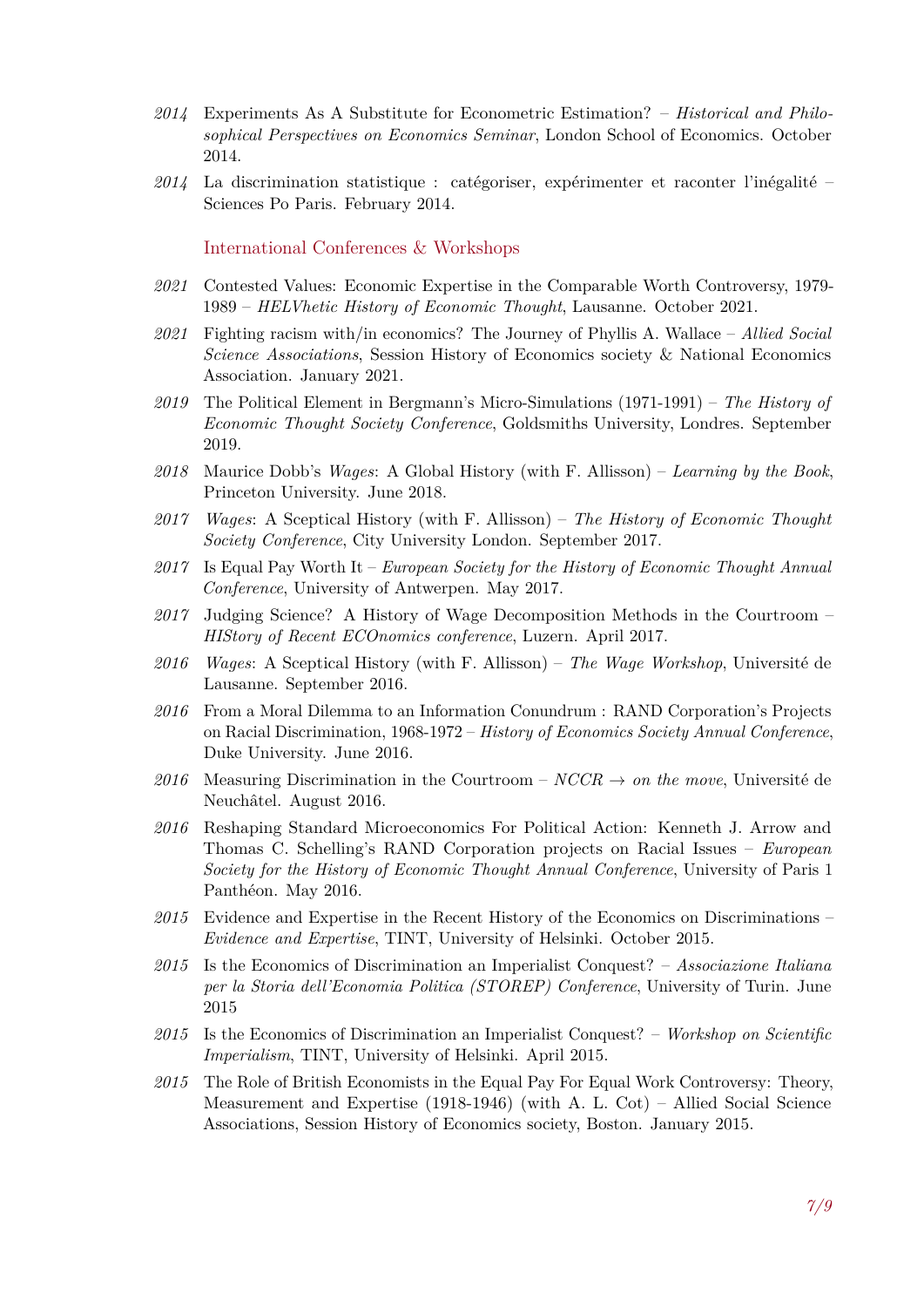- *2015* The Role of British Economists in the Equal Pay For Equal Work Controversy: Theory, Measurement and Expertise (1918-1946) (with A. L. Cot) – *European Society for the History of Economic Thought Annual Conference*, University of Roma Tre. May 2015.
- *2014* Experiments As A Substitute for Econometric Estimation? A Historical Perspective on the Measurement of Market Discrimination – *Econometric Society European Meeting*, Toulouse School of Economics. August 2014
- *2014* Experiments As A Substitute for Econometric Estimation? A Historical Perspective on the Measurement of Market Discrimination – *Association Française de Science Economique Annual Conference*, Lyon, June 2014.
- *2014* De la guerre froide à la pauvreté : les travaux de Thomas Schelling et Kenneth J. Arrow à la RAND Corporation (with L. Larrouy) – *Association Charles Gide Annual Conference*, University Lumiere Lyon 2. June 2014.
- *2014* The Disturbing Effect of Sentiment and Prejudice: Francis Ysidro Edgeworth on Women's Wages (with A. L. Cot) – *History of Economics Annual Conference*, Université du Québec à Montréal. June 2014.
- *2014* Milton Friedman on Discrimination: A Historical Perspective *European Society for the History of Economic Thought Annual Conference*, Université de Lausanne. June 2014.
- *2013* The Disturbing Effect of Sentiment and Prejudice: Francis Ysidro Edgeworth on Women's Wages (with A. L. Cot) – *European Society for the History of Economic Thought Annual Conference*, Kingston University (London). June 2013.
- *2013* Who Benefits From Discrimination? *Institute for New Economic Thinking Young Scholar Conference*, Hong Kong. April 2013.
- *2013* Kenneth J. Arrow and the Missing Theory of Discrimination Summer Institute for the History of Economic Thought, University of Richmond. June 2013.
- *2012* Reshaping Methodology through Experimentation: The Economics of Discrimination after Gary S. Becker – *HISRECO*, University of Porto. May 2012.
- *2012* Reshaping Methodology through Experimentation: The Economics of Discrimination after Gary S. Becker – *European Society for the History of Economic Thought Annual Conference*, University of Saint-Petersburg. May 2012.
- *2012* Positive and Normative Economics of Discrimination *Philosophy of Economics Conference*, Institut d'Etudes Politiques, Lille. June 2012.

#### International Committees

- *2018-2024* Elected member, Board of the French association for the History of Economic Thought - Association Gide.
- *2022-2023* Member of the nomination committee to the executive committee, History of Economics Society.
- *2021-2022* Member of the steering committee, History of Economics Diversity Caucus.
- *2018-2019* Member of the Joseph Spengler Prize committee for the best book in the history of economics, awarded by the (US) History of Economics Society.